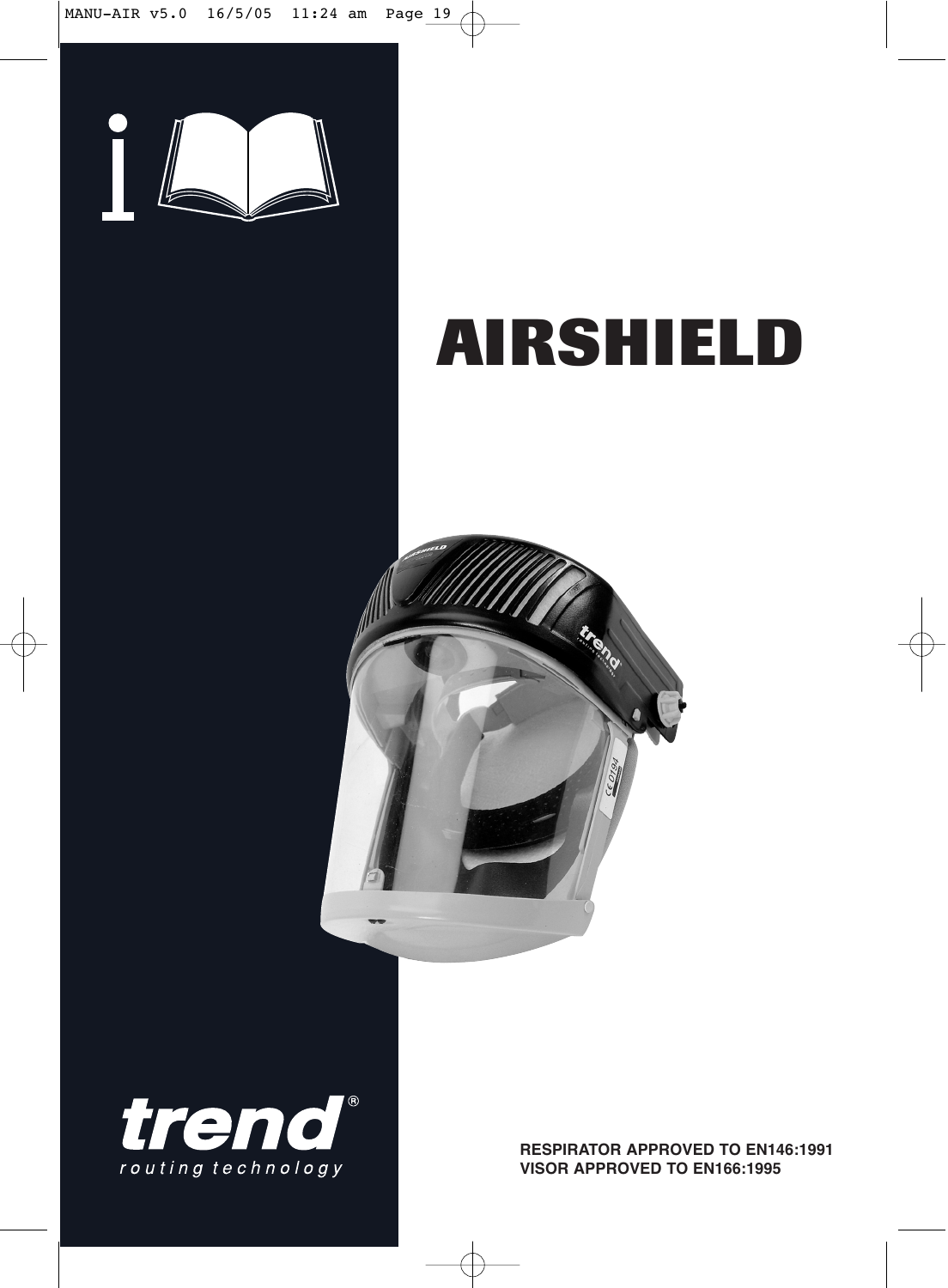

#### Dear Customer

Thank you for purchasing this Trend product, we hope you enjoy many years of creative and productive use.

Please remember to return your guarantee card within 28 days of purchase.

# **CONTENTS**

| INTRODUCTION & ACCESSORIES ________2                   |  |
|--------------------------------------------------------|--|
|                                                        |  |
| TECHNICAL SPECIFICATION______________3                 |  |
|                                                        |  |
| DESCRIPTION OF PARTS ________________4-5               |  |
|                                                        |  |
| AIRSHIELD SAFETY PRECAUTIONS ______8                   |  |
| <b>BEFORE USE</b>                                      |  |
|                                                        |  |
| <b>ASSEMBLY &amp; ADJUSTMENT</b>                       |  |
| - Battery Pack Removal & Replacement ____9             |  |
| - Functional Test _________________________9           |  |
|                                                        |  |
| - Removal Procedure ____________________10             |  |
| OPERATION ________________________________10           |  |
| MAINTENANCE & CARE ____________11-12                   |  |
|                                                        |  |
| TRANSPORTATION ________________________12              |  |
| <b>REPLACEMENT OF SPARE PARTS</b>                      |  |
| - Battery Pack & Safety Precautions ______12           |  |
| - Pre-Filter & Main Filter _________________________13 |  |
| - Face Seal ___________________________________13      |  |
| - Sweatband & Headband ________________14              |  |
|                                                        |  |
| - Fan-Motor Unit & Visor _________________15           |  |
| ENVIRONMENTAL PROTECTION_________16                    |  |
|                                                        |  |
| <b>SPARE PARTS</b>                                     |  |
|                                                        |  |
|                                                        |  |



☎**If you require further technical information or spare parts, please call our technical support department on 01923 224681.**

# **INTRODUCTION**

The Airshield is a lightweight Powered Respirator intended for protection against all solid dusts. This is combined with full eye and face protection from impact and chemical liquid splash.

The Airshield is powered by either one or two rechargeable battery packs inside the respirator. Air is filtered through the respirator to provide a constant flow of clean air over the face. A soft face seal ensures positive pressure is maintained within the visor and prevents debris or contaminated air entering the visor area. The visor is mounted on a fully adjustable headband providing a comfortable fit for most head sizes.

Typical use for the Airshield Respirator is the protection of individuals in Agriculture, Engineering, Pottery, Insulation, Woodworking, Dental Laboratories, Aerospace and other places where dust is present. All respirators must be used in atmospheres containing sufficient oxygen to support life (usually 17% to 23% by volume).

All parts, including filters and accessories are easily changed without the use of special tools and come packed for immediate use.

Read this manual before using the Airshield. It must be fitted and used in accordance with this manual to obtain the design performance. Use as part of your maintenance programme.

The following symbols are used throughout this manual:



Denotes risk of personal injury, loss of life or damage to the tool in case of nonobservance of the instructions in this manual.

### **INTENDED USE**

The Airshield is a lightweight Powered Respirator intended for protection against all solid dusts. This is combined with full eve and face protection from impact and chemical liquid splash. It is fitted with a 4 hour on-board battery.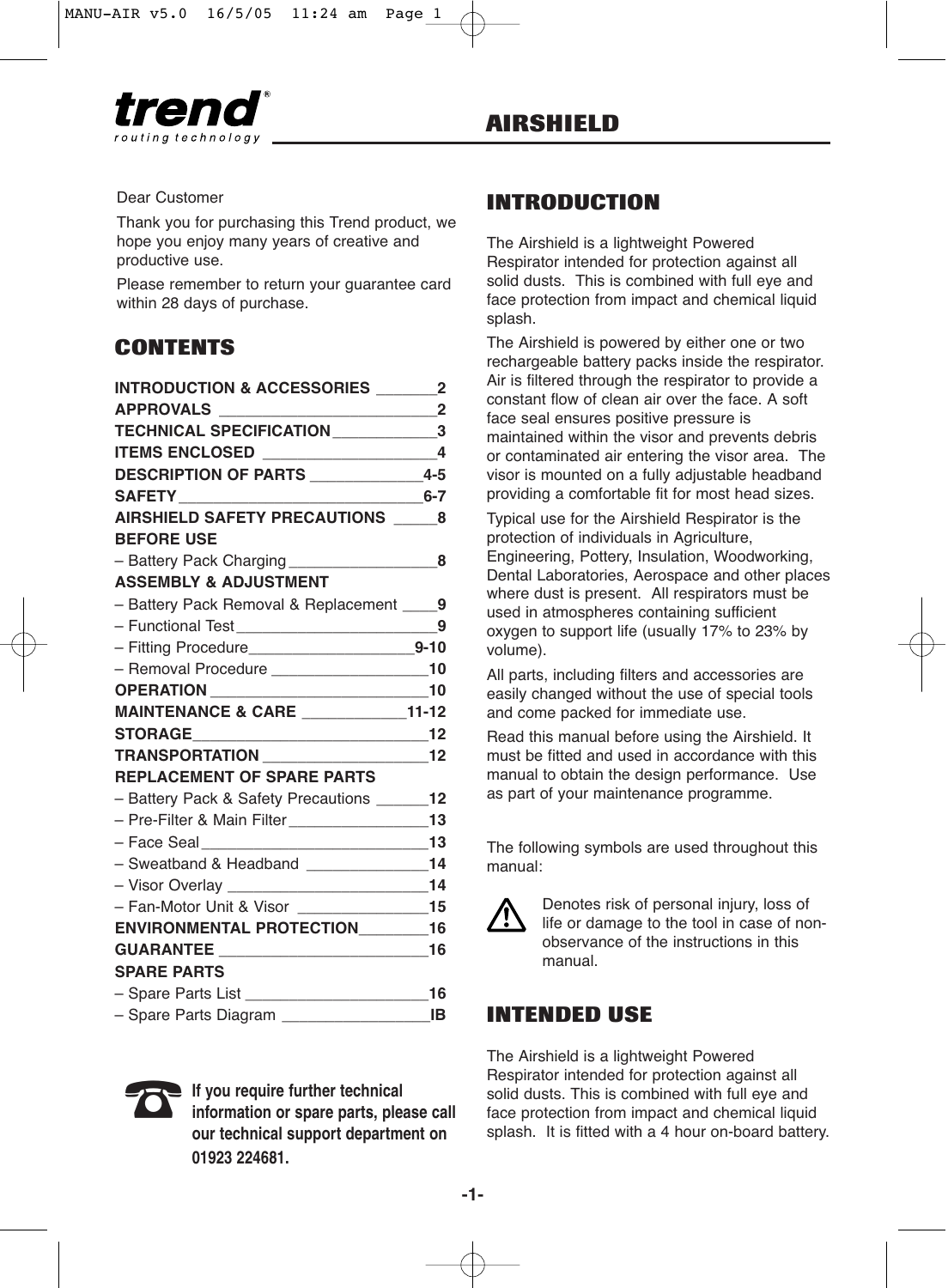

### **ACCESSORIES**

| AIR/1           | THP2 filter packs (packed 3)                                                                                                       |
|-----------------|------------------------------------------------------------------------------------------------------------------------------------|
| AIR/10          | THP2 filter packs (packed 1)                                                                                                       |
| AIR/2           | Pre-filter (packed 3)                                                                                                              |
| AIR/3C          | Visor overlay - clear (packed 10)                                                                                                  |
| AIR/3G          | Visor overlay - green anti-glare<br>(packed 10)                                                                                    |
| AIR/4           | 4 hour battery                                                                                                                     |
| AIR/5/UK        | 230v charger (UK)                                                                                                                  |
| AIR/5/EURO      | 220v charger (Euro)                                                                                                                |
| AIR/5/ANZ       | 230v charger (Australia & New<br>Zealand)                                                                                          |
| <b>AIR/WIPE</b> | Visor wipes                                                                                                                        |
| <b>AIR/WSP</b>  | Woodturners spare pack<br>comprises: 1 x THP-2 filter,<br>3 x pre-filter, 10 x visor overlay &<br>1 x face seal<br>(see catalogue) |
|                 | $\blacksquare$                                                                                                                     |

**AIR/BCP/UK** Battery and charger pack 230v (UK) Comprises: 1x AIR/4 & 1x AIR/5/UK

# **IMPORTANT!**

**Please read the operating instructions carefully and keep them together with your Airshield Respirator.**

# **IMPORTANT!**

**Before use fully charge the battery for 24 hours.**



**Not to be used if the contaminate is potentially explosive or highly flammable.**

### **APPROVALS**

#### **Type approved according to European Directive 89/686/EEC by:**

Inspec Certification Upper Wingbury Courtyard **Wingrave** Aylesbury England NP22 4LW Notified Body No. 0194

Visor (eye protection) approvals EN 166.

#### **Airshield manufactured by:**

Trend Machinery & Cutting Tools Ltd Odhams Trading Estate St Albans Road **Watford** England WD24 7TR

The visor (reference WP-AIR/07) when fitted to the respirator gives protection as detailed below:-

#### **The visor is marked:-** TREND 2 F CE0194

Number "2" is optical class 2 - is the permissible tolerance for refractive power (EN166). Letter "F" is the "low energy impact" relating to the protection against high speed particles (EN166).

Note that contact of the visor with your skin will not cause allergic reactions under normal conditions. It is unlikely that any contact will occur in normal conditions of use.

#### **The frame is marked:-**

TREND EN166:1995 34-F

EN166:1995 is the harmonised European Standard Number.

Number "3" is protection against droplets and splashes or liquids.

Number "4" is protection against large dust particles.

Letter "-F" is the symbol for resistance to high speed particles.

#### **IMPORTANT!**

Visor ref. WP-AIR/07 must only be used with the Trend Airshield.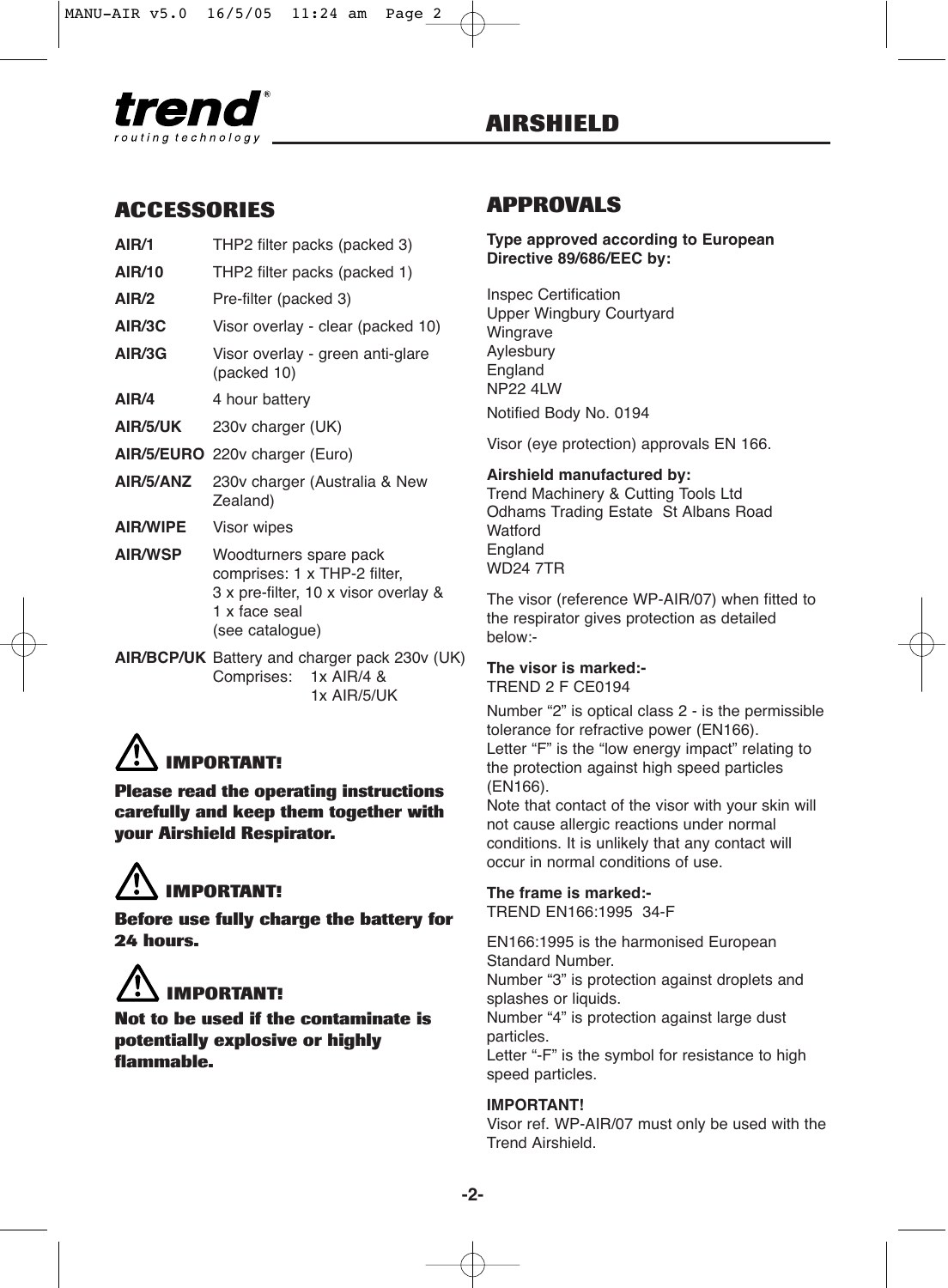

# **TECHNICAL SPECIFICATION**

| Type: | Respirator, powered particle |
|-------|------------------------------|
|       | filtering device.            |

#### **Respiratory Approvals**

| Europe:                 | Complies with European<br>Standard BS EN146:1992<br>Class THP2. | <b>Abnormal</b><br><b>Conditions:</b> | Not for use in explosive gas<br>atmospheres. If the fan                          |
|-------------------------|-----------------------------------------------------------------|---------------------------------------|----------------------------------------------------------------------------------|
| UK:                     | Suitable for use under<br>COSHH, CAW, CLAW and<br>IRR.          |                                       | ceases to function whilst in<br>the contaminated area.<br>leave the contaminated |
| <b>Head Protection:</b> | This is <b>NOT</b> an industrial                                |                                       | area immediately, do not<br>$\cdots$ $\cdots$ $\cdots$ $\cdots$                  |

safety helmet.

#### **Eye Protection Approvals**

| <b>Eve Protection:</b> | Complies to European   |
|------------------------|------------------------|
|                        | Standard BS EN166:1995 |
|                        | Low energy impact      |
|                        |                        |

#### **General**

| Weight:                                    | Complete with battery pack<br>and filters but no additional<br>accessories, 735g nominal.                                                                           |                         |
|--------------------------------------------|---------------------------------------------------------------------------------------------------------------------------------------------------------------------|-------------------------|
| Head Size:                                 | 52 to 62cm                                                                                                                                                          |                         |
| <b>Initial Design</b><br><b>Flow Rate:</b> | 180 I/min (clean filters,<br>fully charged battery).                                                                                                                | <b>Battery Pack:</b>    |
| Min Design<br><b>Flow Rate:</b>            | 140 l/min.                                                                                                                                                          |                         |
| Duration:                                  | One battery pack will<br>operate in excess of 4<br>hours.                                                                                                           | <b>Battery Charger:</b> |
|                                            | Two battery packs will<br>operate in excess of 8<br>hours.                                                                                                          |                         |
| <b>Very High Work</b><br>Rate:             | EN 146 requires all<br>manufacturers to state that<br>at very high work rates, the<br>pressure in powered<br>respirators MAY become<br>negative at peak inhalation. | Visor:                  |
|                                            | Protection Factor: Minimum 20 assessed<br>against EN 146.                                                                                                           |                         |

# **Environmental**

| Range:                   | <b>Storage</b>                    | <b>Use</b>                       |
|--------------------------|-----------------------------------|----------------------------------|
| Temperature              | $0^{\circ}$ C to 45 $^{\circ}$ C  | $-5^{\circ}$ C to $50^{\circ}$ C |
| Pressure                 | 800 to 1300 mbar 800 to 1300 mbar |                                  |
| Humidity                 | $0 - 90\%$                        | $0 - 90%$                        |
| (out of direct sunlight) |                                   |                                  |

| Filter:                 | leave the contaminated<br>area immediately, do not<br>remove the Respirator until<br>you are clear of the<br>contaminated area. Note:<br>During this condition there<br>will be an increase in the<br>exhaled carbon dioxide<br>content within the<br>respirator.<br>EN 146 Class THP2 tested<br>against Sodium Chloride<br>aerosol 0.02 to 2 micron<br>with a mass median particle<br>size of 0.6 micron. For use<br>against solid and water<br>based aerosols only. |
|-------------------------|-----------------------------------------------------------------------------------------------------------------------------------------------------------------------------------------------------------------------------------------------------------------------------------------------------------------------------------------------------------------------------------------------------------------------------------------------------------------------|
| <b>Battery Pack:</b>    | 3.6v DC. Recharge time 14<br>hours from fully discharged<br>or 1.5 hours per hour usage<br>time. Life Nominal 900<br>cvcles.                                                                                                                                                                                                                                                                                                                                          |
| <b>Battery Charger:</b> | Mains operated double<br>insulated complying with<br>most high integrity<br>standards. 4.35v DC output,<br>constant current with<br>current limiting circuit. No<br>known overcharge problem<br>when batteries are left in for<br>long periods.                                                                                                                                                                                                                       |
| <b>Visor:</b>           | EN 166 requires the visor to<br>be stored in a clean dry<br>area away from direct<br>sunlight and heat, temp.<br>0-45°, atmospheric                                                                                                                                                                                                                                                                                                                                   |

pressure 800-1300 mbar,

humidity 0-90%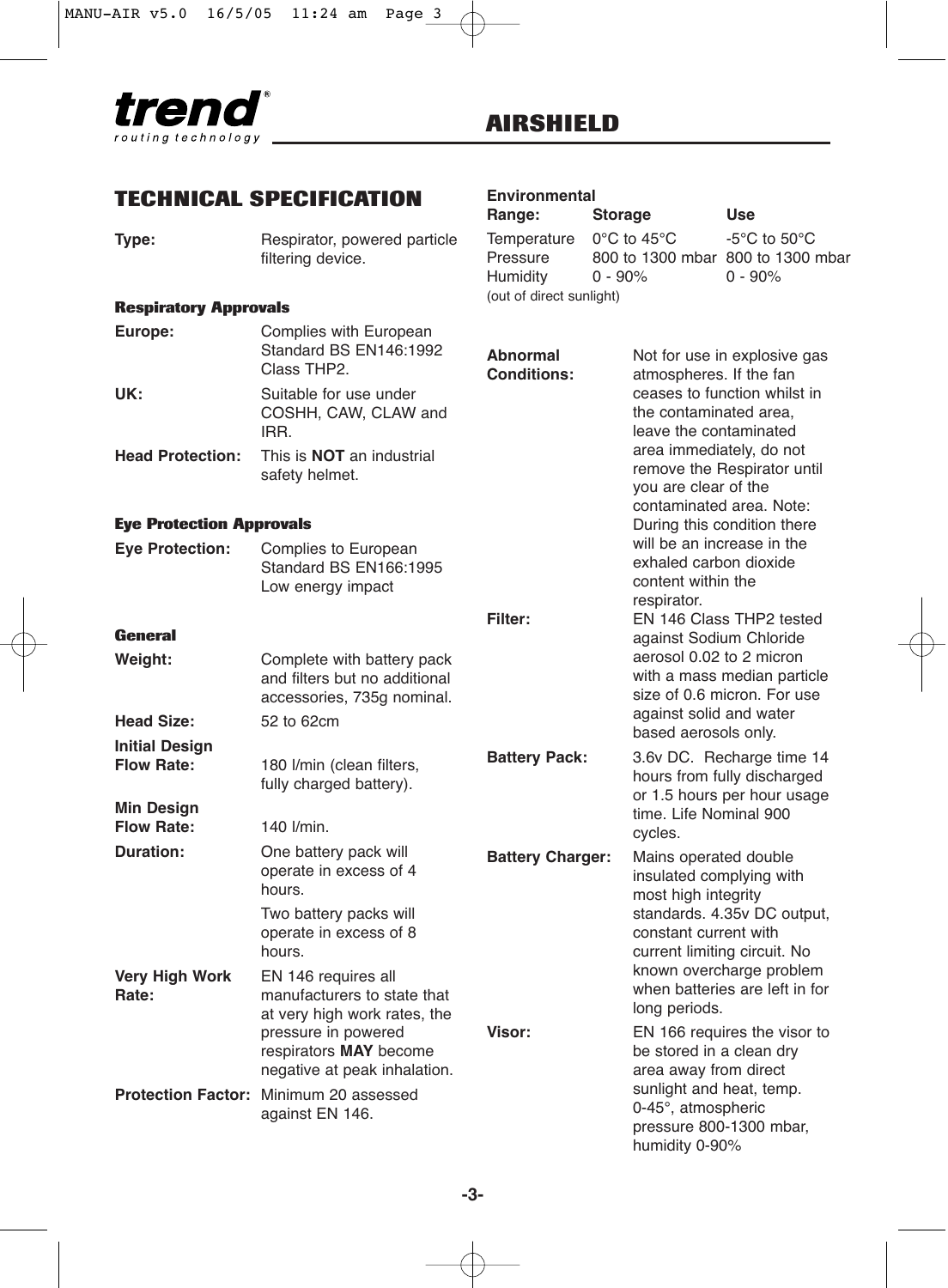

### **ITEMS ENCLOSED**

- 1x Airshield complete
- 1x Airflow Indicator
- 1x 4 Hour Rechargeable Battery
- 1x Disposable Visor Overlay Clear (may be already fitted)
- 1x Battery Charger
- 1x Carry Bag
- 1x COSHH Record Card (UK only)
- 1x Instruction Manual
- 1x Guarantee Card

### **DESCRIPTION OF PARTS**

- <sub>1</sub>) Cover
- 2)Pre-Filter
- 3) Main Filter
- <sub>4</sub>)Battery Pack
- 5)Face Seal
- 6)Sweatband
- 7) Headband
- Visor 8
- Disposable Visor Overlay (Clear) 9
- Fan/Motor Unit 10
- Charger 11
- Airflow Indicator 12
- Carry Bag 13
- Knob 14
- Switch 15
- 16 Ratchet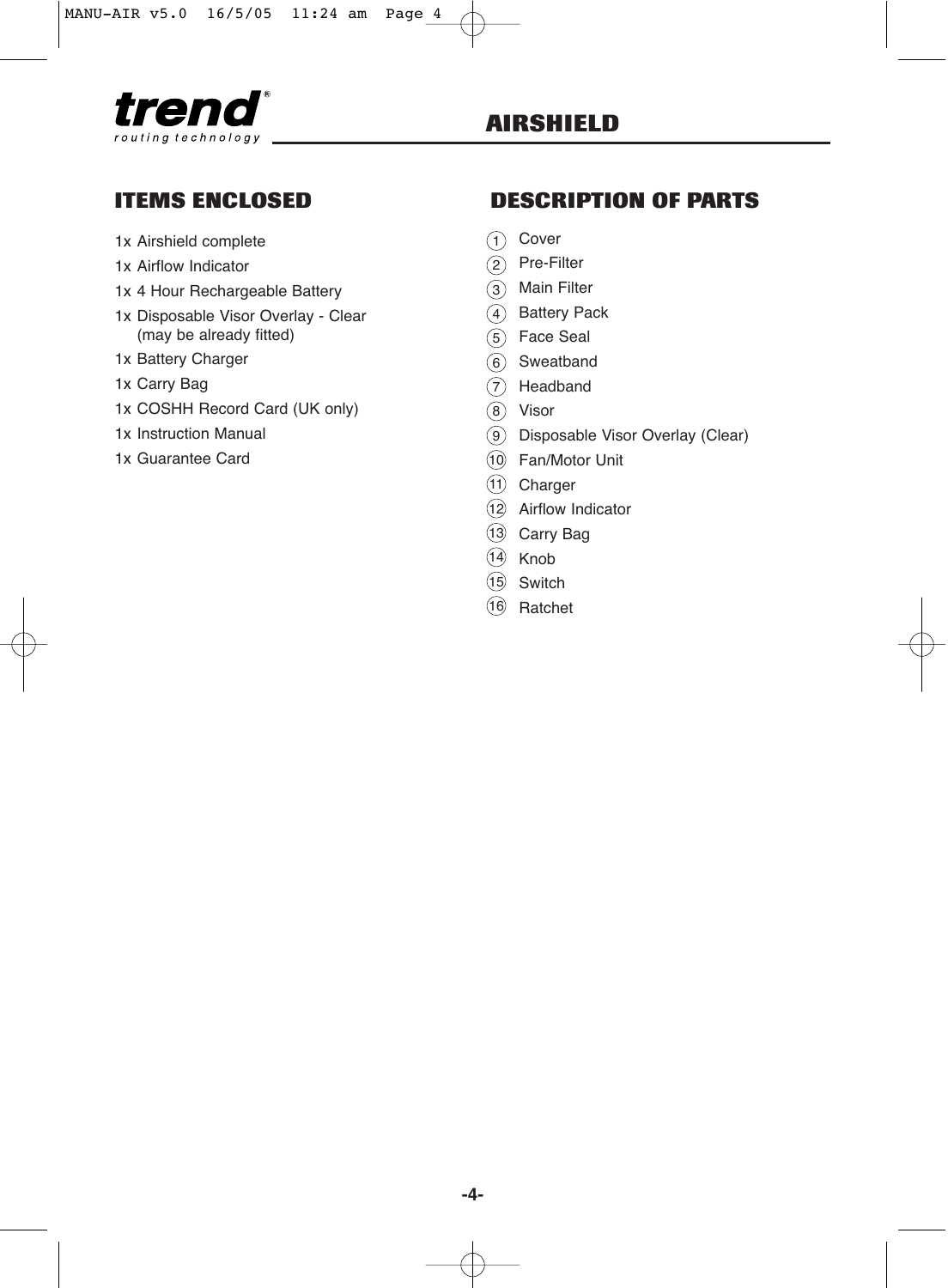

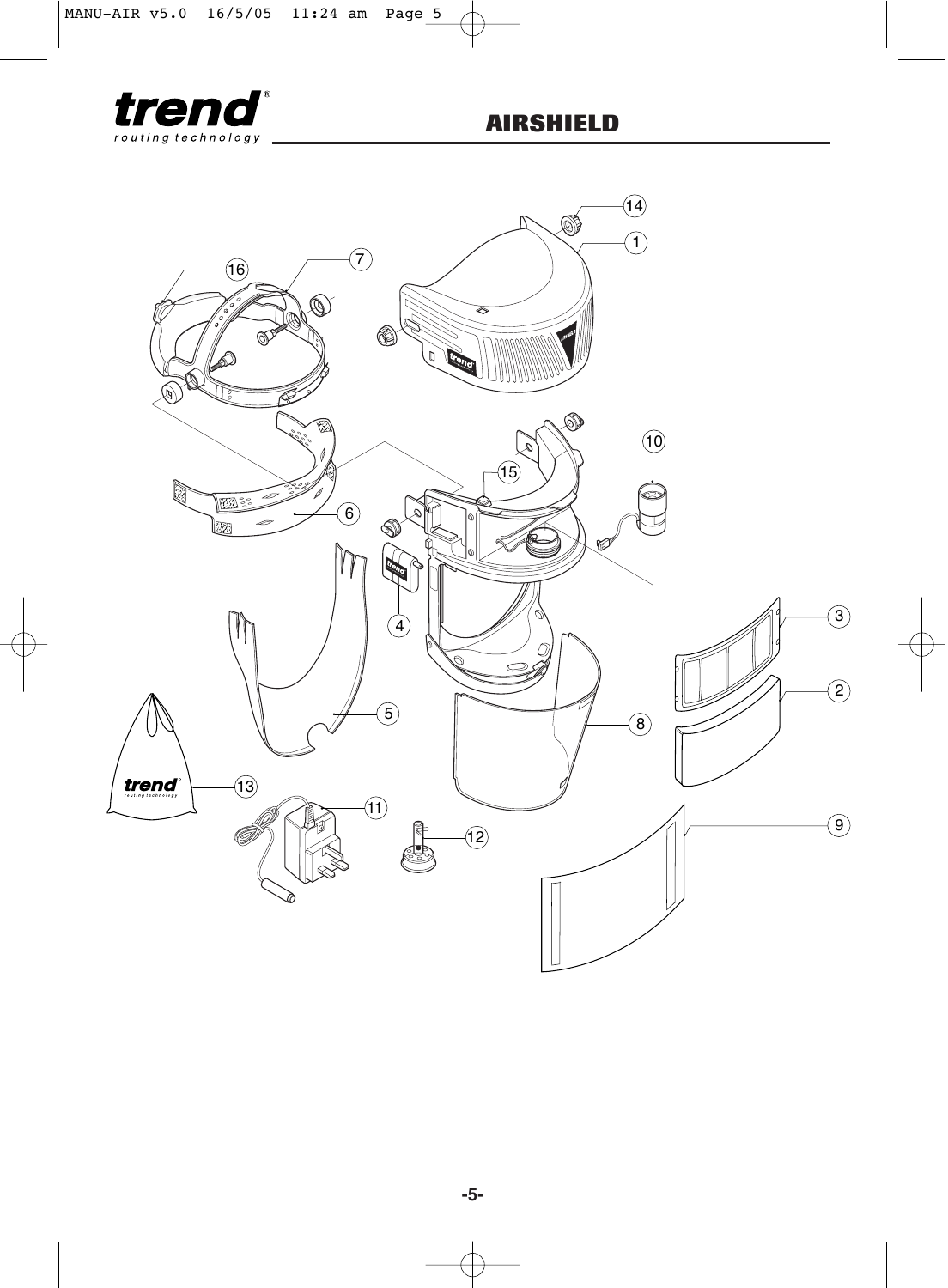





Observe the safety regulations in the instruction manual of the Power Tool to be used or connected to this attachment. Also observe any applicable additional safety rules. Read the following safety instructions before attempting to operate this product.

#### **PLEASE KEEP THESE INSTRUCTIONS IN A SAFE PLACE.**

The attention of UK users is drawn to The Provision and Use of Work Equipment Regulations 1998, and any subsequent amendments.

#### **General**

- Disconnect power tool, when not in use. Before servicing and when changing accessories such as cutters. Disconnect power tool and attachment from power supply. Ensure the machine is switched off before plugging tool in or connecting to a power supply.
- Always mount the power tool, accessory or attachment in conformity with the present instructions.
- Keep children and visitors away. Do not let children or visitors touch the tool, accessory or attachment. Keep children and visitors away from work area.
- Make the workshop child proof with padlock and master switch.
- Dress properly. Do not wear loose clothing or jewellery, they can be caught in moving parts. Rubber gloves and non-skid footwear is recommended when working outdoors. Wear protective hair covering to contain long hair.
- Consider working environment. Do not use the product in the rain or in a damp environment. Keep work area well lit. Do not use power tools near gasoline or flammable liquids. Keep workshop at a comfortable temperature so your hands are not cold.
- The accessory or attachment must be kept level and stable at all times.
- Keep work area clean. Cluttered workshops and benches can cause injuries
- Use the attachment with the power tools and accessories specified in this manual only. Do not force the tool or attachment to do a job for which it is not designed.
- Secure idle tools. When not in use, tools should be stored in a dry and high or locked up place, out of reach of children.
- For best control and safety use both hands on the power tool and attachment. Keep both hands away from cutting area. Always wait for the spindle and cutter to stop rotating before making any adiustments.
- Always keep quards in place and in good working order.
- Remove any nails, staples and other metal parts from the workpiece.
- Maintain tools and cutters with care. Keep cutters sharp and clean for better and safer performance. Do not use damaged cutters. Follow instructions for lubricating and changing accessories. Keep handles dry, clean and free from oil and grease.
- Maintain accessories. Do not use damaged accessories. Only use accessories recommended by the manufacturer.
- Check damaged parts. Before operation inspect the attachment, the power tool, the cable, extension cable and the plug carefully for signs of damage. Check for alignment of moving parts, binding, breakage, mounting and any other conditions that may effect its operation. Have any damage repaired by an Authorised Service Agent before using the tool or accessory.
- Do not use tool if switch does not turn it on or off. Have defective switches replaced by an Authorised Service Agent.
- Don't over reach. Keep proper footing and balance at all times.
- Don't abuse the cable. Never carry power tool or accessory by cord or pull it to disconnect from the socket. Keep cord from heat, oil and sharp edges. Always trail the power cord away from the work .<br>area.
- Connect dust extraction equipment. If devices are provided for the connection of dust extraction and collection facilities, ensure these are connected and properly used.
- Check all fixing and fastening nuts, bolts and screws before use to ensure they are tight and secure. Periodically check when machining over long periods.
- Stay alert. Watch what you are doing. Use common sense. Do not operate tools when you are tired, under the influence of drugs or alcohol.
- Personal Protective Equipment (PPE). All PPE must meet current UK and EU legislation.
- Do not leave tools running unattended. Do not leave tool until it comes to a complete stop.
- Always clamp workpiece being machined securely.
- Only use cutting tools for woodworking that meet EN847-1/2 safety standards, and any subsequent amendments.

#### **Routing Safety**

- Disconnect router power tool. When not in use, before servicing and when changing accessories such as cutters, disconnect router and attachment from power supply.
- Ensure router cutter has stopped rotating before changing it. Never use the spindle lock as a brake.
- Remove adiusting keys and spanners. Form the habit of checking to see that keys and adjusting spanner are removed from the router tool, cutter and attachment before turning router on. Make sure cutter can rotate freely.
- Check all ball bearing and blade fixing screws before use to ensure they are tight and secure. Periodically check when machining over long periods.
- When using a template quide bush ensure it cannot come into contact with collet and nut.
- Noise. Take appropriate measures for the protection of hearing if the sound pressure of 85dB(A) is exceeded. Routing sound pressure may exceed 85dB(A), so ear protection must be worn.

**-6-**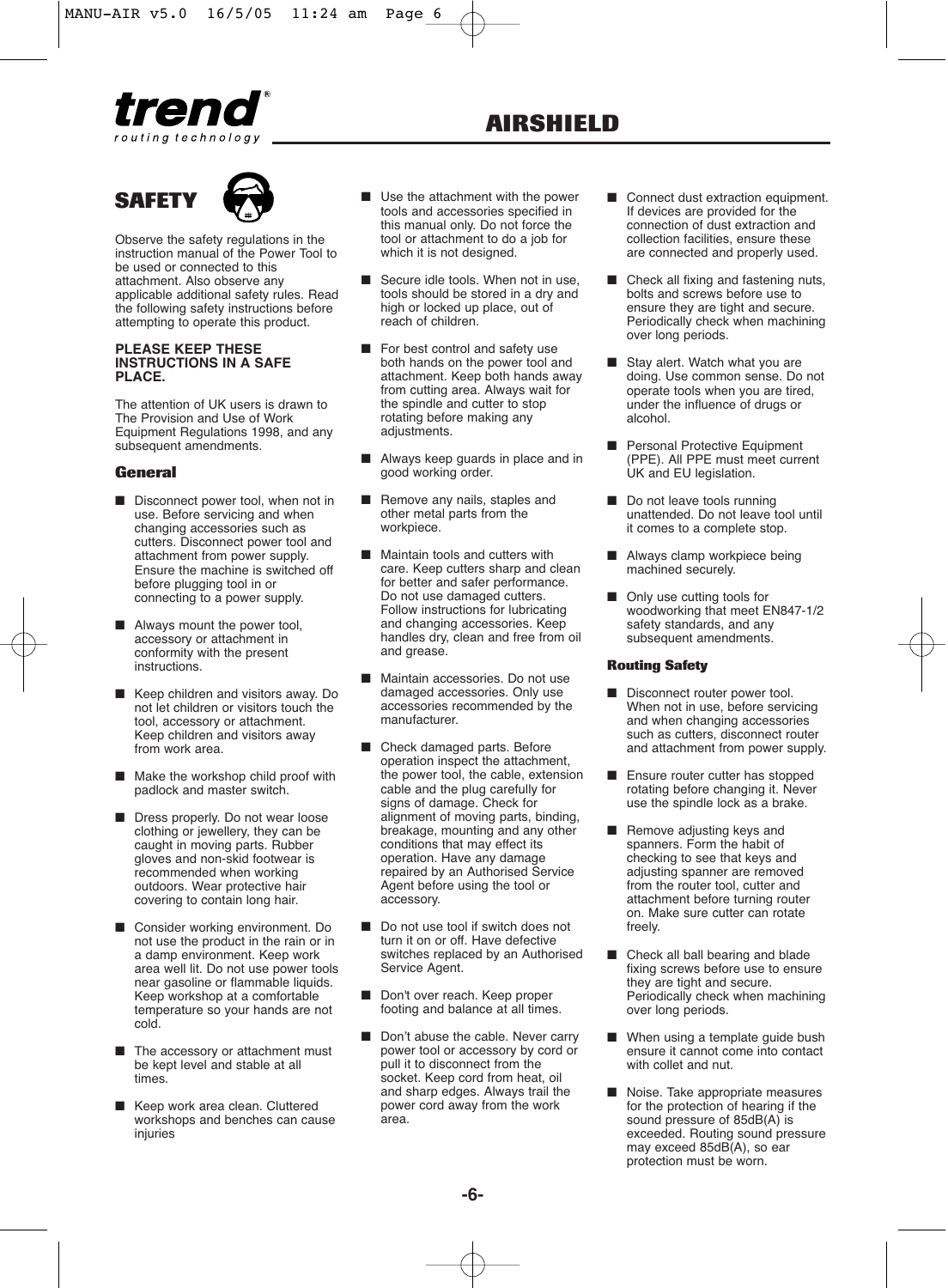

- Eye protection. Wear safety goggles, spectacles or visors to protect the eyes from ejected waster particles.
- Respiratory protection. Wear a face or dust mask, or powered respirator. Dust masks/filters should be changed regularly.
- Do not switch router on with the cutter touching the workpiece.
- The direction of routing must always be opposite to the cutter's direction of rotation.
- After work, release the router plunge and allow spindle to stop rotating before putting machine down.
- Check before cutting that there are no obstructions in the path of the router. When cutting through the full thickness of the workpiece, ensure there are no obstacles beneath workpiece, and that a sacrificial work surface is used.

#### **Additional Safety Rules For Router Cutters**

- Cutting tools are sharp. Care should be taken when handling them.
- Always use cutters with a shank diameter corresponding to the size of the collet installed in your tool.
- Always run router cutters at the spindle speed recommended and marked accordingly. Ensure cutter has reached correct speed before entering workpiece. Recommended speeds can be found on the packaging, in cutter instructions or in the Trend Routing Catalogue.
- Always use router cutters in a router. Router cutters must not be used in a drill. Drill and boring bits must not be used in a router. Router cutters must only be used for the material cutting application for which they are designed. Do not use on metal or masonry.
- Never use cutters with a diameter exceeding the maximum diameter indicated in the technical data of the powertool or attachment used.
- Do not drop cutters or knock them against hard objects. Do not use cutters that are damaged.
- Cutters should be kept clean. Resin build up should be removed at regular intervals with Resin

Cleaner®. The use of a dry lubricant (Trendicote® PTFE) will act as a preventative. Do not use PTFE spray on plastic parts.

- Cutter shanks should be inserted into the collet to the mark line on the shank. This ensures that at least 3⁄4 of the shank length is held in the collet. Do not over-tighten the collet nut as this will score the shank and create a weakness and fracture point.
- Observe the correct assembly instructions in the router instruction manual for fitting the collet and nut. Observe the router power tool manual instructions on fitting cutters correctly.
- It is advisable to periodically check the collet and collet nut. A worn, distorted or damaged collet can cause vibration and damage the shank, and should be replaced. Worn collet nuts should be replaced.
- Do not take deep cuts in one pass; take several shallow or light passes to reduce the side load applied to the cutter. Too deep a cut in one pass can stall the router.
- Very small diameter cutters must be handled and used with care.
- Always return cutter to its packaging after use.
- Should you experience excessive vibration during use stop immediately. Have the eccentricity of the router, router cutter and clamping system checked.
- All fastening screws and nuts should be tightened using the appropriate spanner or key in accordance with the manufacturers instructions.

#### **Using Routers In A Fixed Position**

- After work, release the router plunge to protect the cutter.
- Always use a push-stick or pushblock for last 300mm of the cut.
- Whenever possible use a work holding device or jig to secure component being machined.
- Ensure attachment is securely fitted to the workbench, with table surface at approximately hip height.
- Ensure a No-Volt Release Switch is fixed to or adjacent to the attachment and that it is used correctly.
- Check the direction of the workpiece is always opposite to the cutter's direction of rotation.
- Do not use awkward or uncomfortable hand positions.
- Do not reach underneath table or put your hands or fingers at any time in the cutting path while tool is connected to a power supply.

#### **Useful Advice When Routing**

- Judge your feed rate by the sound of the motor. Feed the router at a constant feed rate. Too slow a feed rate will result in burning.
- Take many light passes rather than one deep cut to reduce the side load applied to both router and router cutter.
- Trial cuts should be made on waste material before starting any project.
- When using some attachments including a router table or dovetail iig, the use of a fine height adjuster is highly recommended.
- When using a template quide bush. ensure there is sufficient clearance between cutter tip and inside edge of bush. Ensure cutter and guide bush are concentric.

#### **Router Cutter Maintenance**

- Composite cutting tools (brazed tip) must be maintained by a competent person i.e. a person of training and experience, who has knowledge of the design requirements and understands the levels of safety to be achieved.
- The design of composite tools must not be changed in the process of maintenance.
- Replacement parts must meet Trend specification.
- Tolerances which ensure correct clamping by the collet shall be maintained.
- When re-grinding the tool, care must be taken not to cause weakening of the body or the connection between the cutting edge and the body.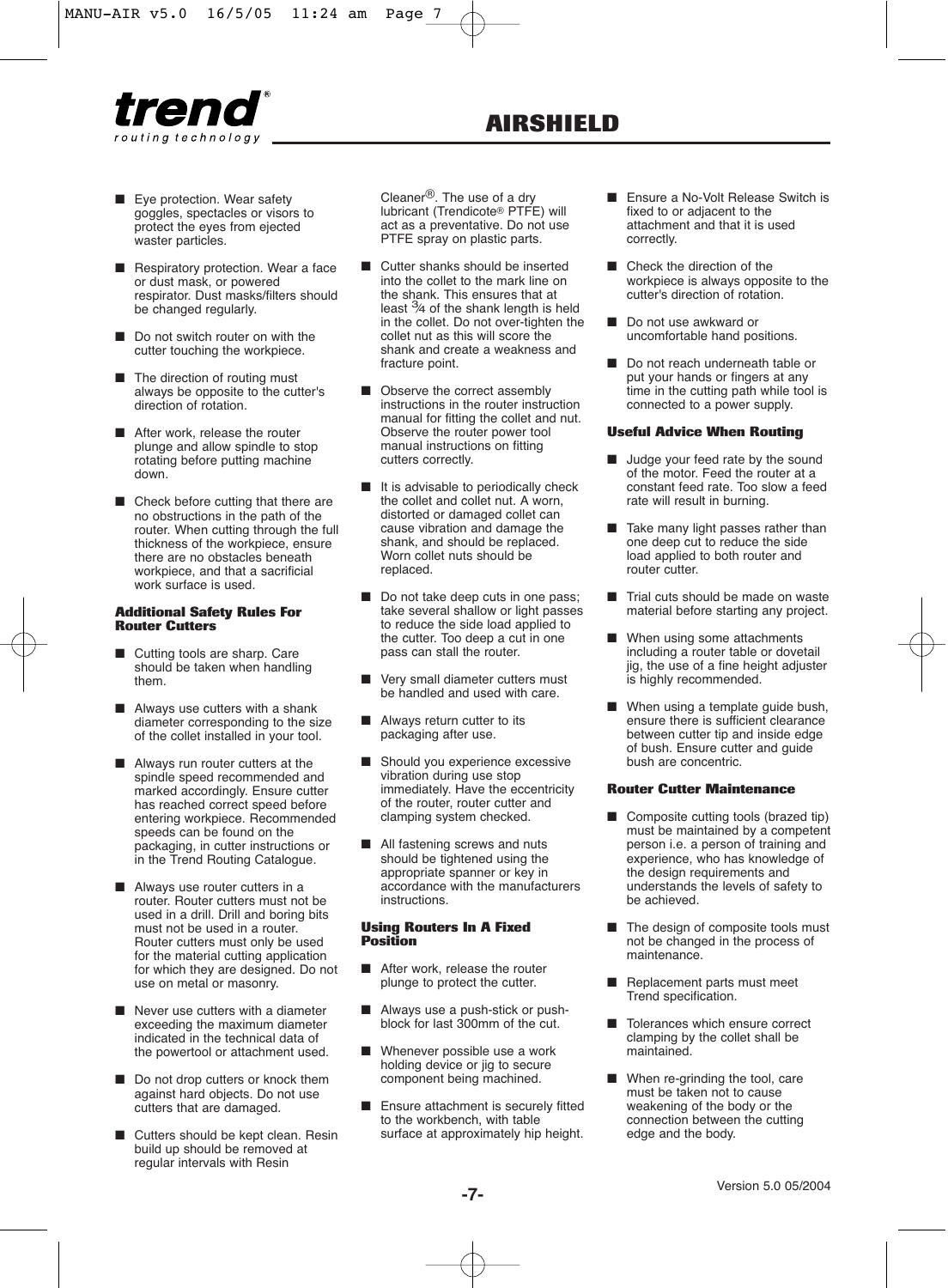# **AIRSHIELD**



# **AIRSHIELD SAFETY PRECAUTIONS**

- Control Of Substances Hazardous to Health (COSHH) recommend that Respiratory Protective Equipment should be stored in a cool dry place.
- For adequate protection the Airshield must fit or be adjusted to the size of the head.
- DO NOT clean with proprietary cleaning media or solvents, follow the instruction in manual.
- DO NOT apply paint, solvents, adhesives or self-adhesive labels which are not approved by Trend.
- DO NOT use Airshield without pre-filter and main filter fitted, with damaged seals and/or damaged visor.
- DO NOT use replacement parts except those supplied by Trend Machinery & Cutting Tools Ltd.
- To maintain the full efficiency of the Airshield, there must be no alteration to the structure or its component parts.
- When using two battery packs always fit two fully charged replacements.
- Toxic Dusts on the respirator or filters from usage should be handled in a safe manner in accordance with your chemical or material suppliers instructions. Used filters to be disposed of safely in the same manner.

If further information is required with regard to Airshield, please contact Trend Machinery & Cutting Tools Ltd.

### **BEFORE USE**

Charge the battery pack/packs before use. Ensure the respirator is correctly assembled with pre-filter, main filter and either one or two fully charged battery packs fitted.



# **IMPORTANT!**

**Battery pack must be initially charged for 24 hours.**

The Powered Respirator is supplied with one rechargeable battery pack for four hours duration.

For eight hours duration an additional rechargeable battery pack and battery charger is required.

Check that the voltage shown on the charger is suitable for the mains supply. A thermal fuse protects the charger against short circuiting and overloading.

Push the battery pack connector into the charger socket and plug the charger into the AC supply socket. The light on the charger confirms that the battery pack is charging.



Battery packs should be initially charged for 24 hours and 14 hours thereafter when fully discharged. A 3.5 hour charge will enable 1 hour of usage. Full working capacity of the battery will not be achieved until the battery has been through 3 or 4 complete charging cycles. Please note the light will not extinguish when a full charge has been achieved.

### **The charger must be disconnected from the mains supply when not in use. IMPORTANT!**

After the charging period, withdraw the charger from the AC supply socket and disconnect the battery pack from the charger.

**-8-**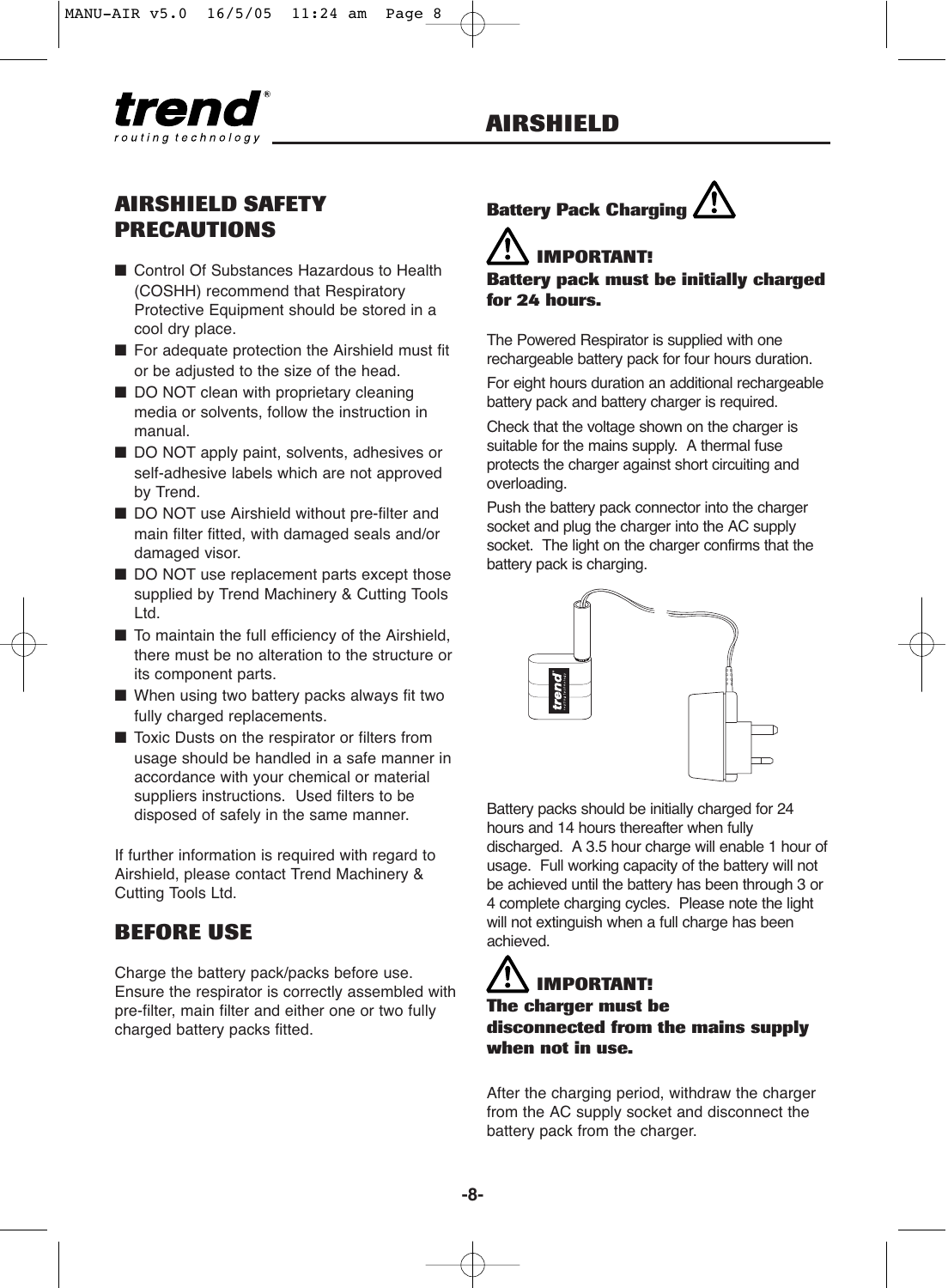

# **ASSEMBLY & ADJUSTMENT**

#### **Battery Pack Removal and Replacement**

Release the cover by lifting the left and right sides to disengage the lugs then pull forward and lift. The battery housings are located on either side of the main filter. Use two fully charged battery packs for eight hours duration or one battery pack for four hours duration. Plug a fully charged battery pack into the connector and push it down into the housing. Repeat for the opposite side if two battery packs are required. Lower the cover and push backwards to engage the lugs into the holes. Ensure the lugs are fully engaged in the holes.



### **Functional Test**

The purpose of this test is to ensure that the airflow through the respirator is in excess of Airshield minimum design value of 140 litres per minute. Proceed as follows:

- Invert the Airshield and fit the air flow indicator over the fan-motor unit, ensure it is firmly pushed against the grommet.
- With the fan-motor unit running, hold the Airshield so that the air flow indicator tube is vertical and the holes around the base of the air flow indicator are not obstructed. The red ball must be at the top of the tube to ensure the minimum design flow rate is being exceeded.

# **IMPORTANT!**

**When opening and closing top cover ensure knobs are loose, tabs are released and cover is slid forward. This prevents filters from rubbing against each other.**

If the flow rate is not sufficient, replace or charge battery pack/packs and/or change the main filter and re-test.

After completing the functional test, switch the Airshield off and remove the air flow indicator.



### **Fitting Procedure**

Press and turn the ratchet knob anti-clockwise to enlarge the headband and lift the visor towards the back of the headband.

Fit the Airshield onto the head by entering the head into the headband.

Switch the fan-motor unit on and lower the visor over the face.

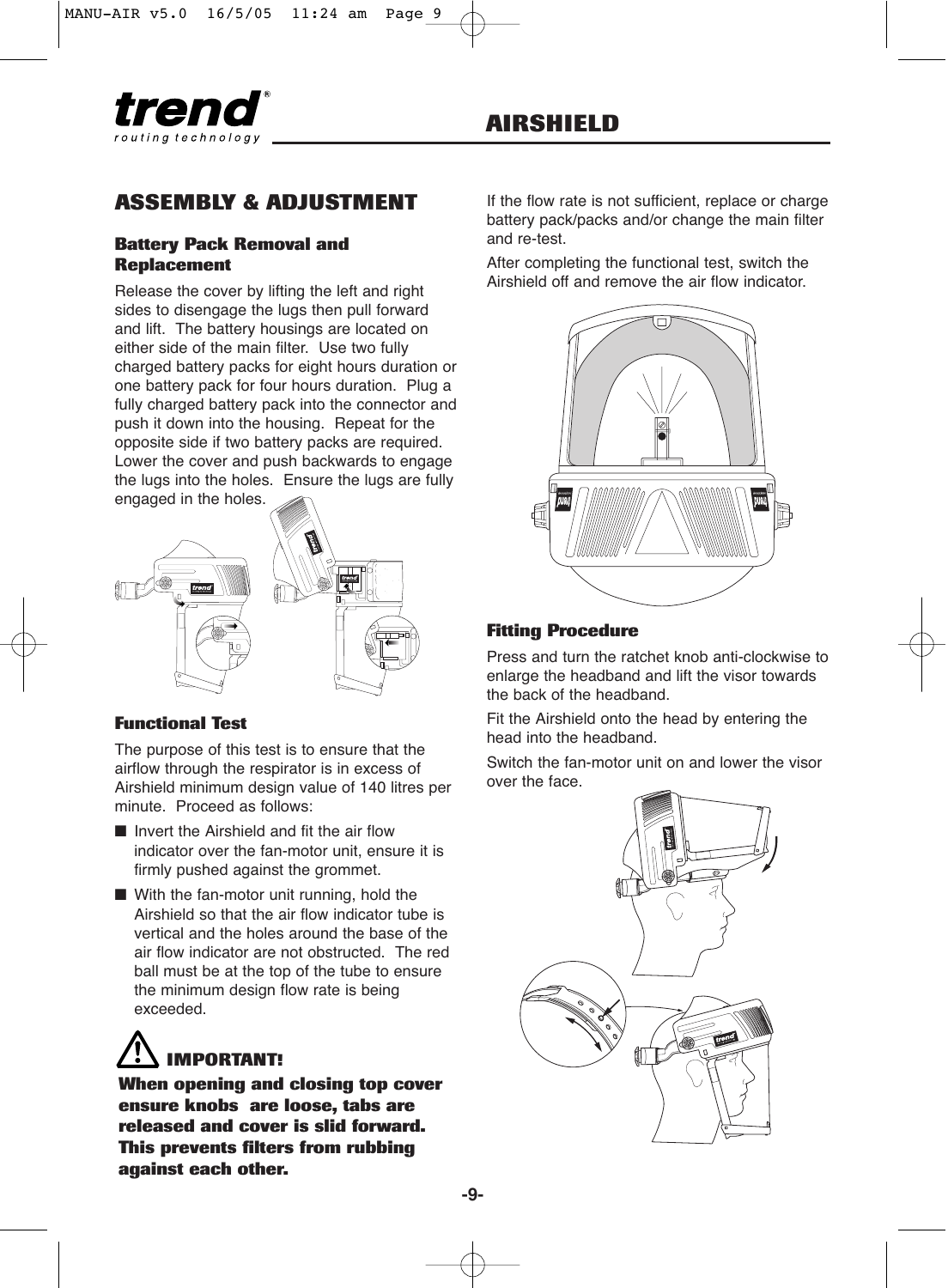Press and turn the ratchet knob clockwise until a secure and comfortable fit is achieved. When removing, if necessary press and turn the ratchet knob anti-clockwise to loosen the headband.

Adjust the height of the visor as follows:

- Remove the Airshield.
- Press the stud through the hole on top half of headband.
- Slide the lower half to increase or decrease the height.
- Re-fasten headband by pushing the stud through the nearest hole and check the height of the visor when worn.
- Repeat above until a correct fit is achieved.

# **WARNING!**

**Ensure that the unit is pivoted down fully so that the headband stops are against the main fan housing. The plastic headband lugs are designed to limit the movement of the visor to the face.**

Adjusting the height will affect the fit around the chin.

Adjusting the face seal will affect the fit at the sides.

Ensure that the face seal around the chin and sides is pulled rearwards such that the seal deforms away from the frame and visor and not towards it.

Check the fit of the face seal in a mirror and/or run a finger around the line of the face seal to ensure contact.

# **WARNING!**

**At very high work rates, the pressure within the Airshield may momentarily become negative at peak inhalation.**

# **WARNING!**

**Vacate the contaminated area immediately if the airflow is reduced or stops.**

# **IMPORTANT!**

**If protective clothing is worn, ensure the bottom of the visor is not obstructed.**

#### **Removal Procedure**

# **WARNING!**

#### **Vacate from contaminated area before removing the Airshield.**

- Raise the visor and switch the fan-motor unit off.
- Lift the Airshield from the head.
- After finishing using the Airshield follow the maintenance procedures.

# **OPERATION**

The switch (A) operates the fan-motor unit (B), powered by rechargeable battery pack(s) (C), which draws air (D) through the pre-filter (E) to remove larger particles of dust before being drawn through the main filter (F). The filtered air (G) is passed down over the face. Exhaled breath (H) leaves the respirator through holes in the bottom of the visor frame.

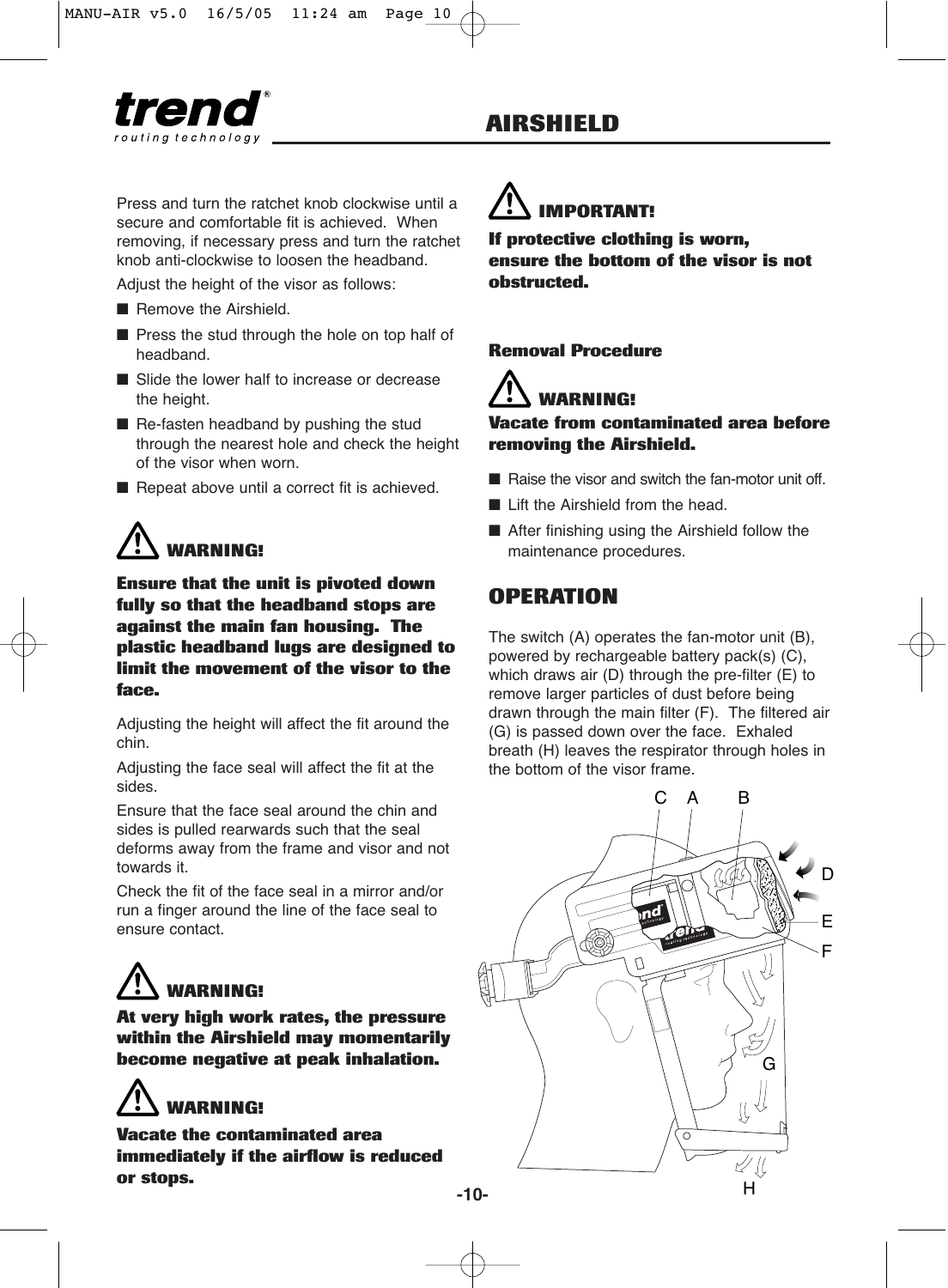### **MAINTENANCE AND CARE**

After using the Airshield follow the procedure below:

# **WARNING!**

**Airshield should not be cleaned with compressed air, solvents, sterilising by heat or autoclaving, as this will cause damage.**

**Precautions are to be taken to prevent inhalation of harmful dust or contaminant on the surface or retained on the filters.**

- Carefully remove bulk contamination from the Airshield and wipe down with a damp cloth containing a mild detergent solution.
- Clean and sterilise all Airshield parts by wiping down the visor, face seal and headband with visor wipes (ref. AIR/WIPE) (Sodium Hypochlorite or Ethylene Oxide Gas have also been proved effective).

# **WARNING!**

**Gamma sterilisation is effective but causes embrittlement of plastic components and is not recommended.**

- Release the cover by lifting the left and right lower sides to disengage the lugs then pull forward and lift.
- Remove the pre-filter and main filter as described. Dispose of in accordance with local health and safety regulations.
- Remove battery pack(s). Ensure battery pack is clean and recharge.
- Wipe down with a damp cloth containing a mild detergent solution to remove any loose dust from inside the cover. Do not apply pressure to the fan blades, to clean use a soft brush.
- Fit replacement pre-filter and main filter.
- Fit fully charged battery pack/packs.
- Operate the switch to check the function of the fan-motor unit.
- Replace if deficient after the following checks:
- **1.** Excessive abrasion and scratches on the visor.
- **2.** The face seal for its seal to the visor and for holes.
- **3.** Fit and fastenings to the headband.

# **IMPORTANT!**

**Scratched or damaged oculars (visor) may not offer full protection and therefore should be replaced.**

#### **Specific instructions for cleaning and disinfection of visor**

Clean regularly with a damp cloth - do not use hydrocarbons, chemicals, cleaning fluids or solvents on the visor. If necessary, a mild solution of washing-up liquid and warm water may be used.

#### **Routine Checks**

The expected life of the visor is approximately 3 years if well maintained and cleaned. (Care must be taken not to scratch the visor).

This manual contains relevant guidance on routine maintenance, however, you may wish to introduce additional checks as required by COSHH. The following table shows the frequency of these checks.

#### **Operation Frequency**

| Clean Internally and Externally |  | Daily                     |
|---------------------------------|--|---------------------------|
| Visual Inspection               |  | Daily                     |
| Charge Battery Pack/Packs       |  | Daily                     |
| <b>Functional Test*</b>         |  | Daily, Weekly and Monthly |

\* Remarks: Dust from wood, grain and cement may suit more frequent replacement of pre-filter to extend the life of the main filter. No filter should be left in the hood/helmet for more than 1 month if in daily use or 3 months if used infrequently.

Monthly - All items checked and signed by Operator.

Quarterly - All items checked and signed by Supervisor.

■ Carry out the functional test.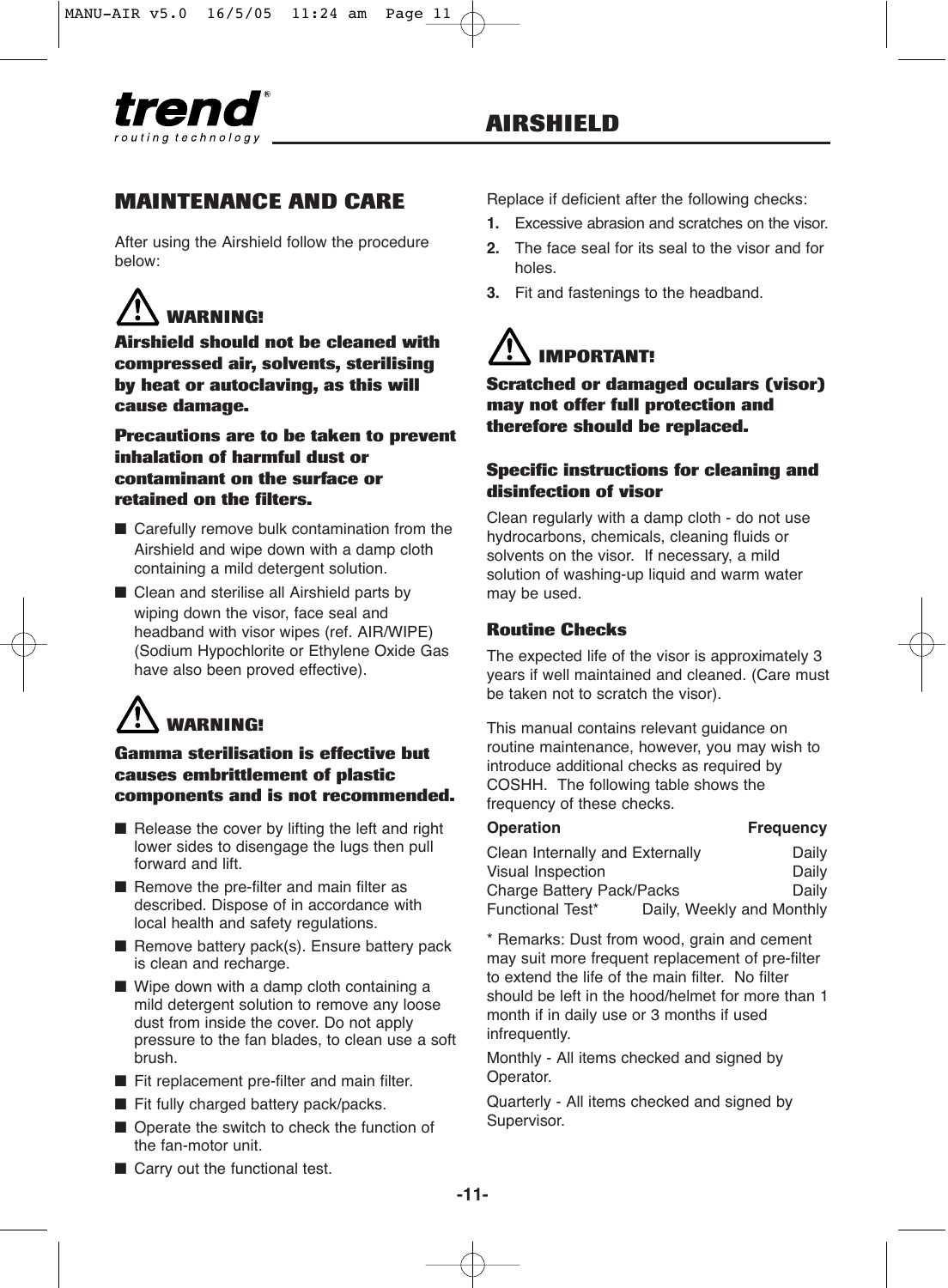

**Symptom Cause Remedy**

| <b>AIRSHIELD</b> |
|------------------|
|------------------|

| Reduced<br>airflow   | Cover air holes<br>blocked | Clear air<br>holes                  |
|----------------------|----------------------------|-------------------------------------|
|                      | Pre-filter<br>clogged      | Fit a new<br>pre-filter             |
|                      | Main filter<br>clogged     | Fit a new main<br>filter            |
|                      | <b>Battery flat</b>        | Fit a recharged<br>battery pack(s)  |
| No airflow Airshield | switched OFF               | Press switch to ON                  |
|                      | Switch faulty              | Return to<br>manufacturer           |
|                      | Battery pack<br>not fitted | Fit a fully charged<br>battery pack |
|                      | Battery pack<br>connection | Push fully home                     |
|                      | Battery pack<br>discharged | Fit a fully charged<br>battery pack |
|                      | Fan-motor unit<br>failure  | Fit replacement<br>fan-motor unit   |

### **STORAGE**

The Airshield should be placed in the carry bag, stored within a temperature range of 0°C to 45°C and out of direct sunlight. Replacement filters are to be left in their sealed bags and expiry dates to be checked regularly.

### **TRANSPORTATION**

The complete respirator should be transported in the carry bag provided. Good quality commercial packing should be used.

# **REPLACEMENT OF SPARE PARTS**

Replacement parts and accessories supplied by Trend Machinery & Cutting Tools Ltd. should only be used. The use of accessories not supplied by Trend Machinery & Cutting Tools Ltd. will not be guaranteed and invalidate such National approvals as held by Trend Machinery & Cutting Tools Ltd. Modifications to the Airshield will make the approvals invalid and the use illegal under National Laws and Guidance.

Trend Machinery & Cutting Tools Ltd. replacement parts and accessories, must only be used with the Trend Airshield.

#### **Battery Pack**

- Release the cover by lifting the left and right lower sides to disengage the lugs then pull forward and lift.
- Insert finger into housing cut-out, lift battery pack and unplug from connector.
- Plug a fully charged battery pack into the connector. Push the battery pack down into the housing.
- If two battery packs are fitted repeat for opposite side. Lower the cover and push backwards to engage the lugs into the holes. Ensure the lugs are fully engaged in the holes. Carry out a functional test.

#### **Battery Safety Precautions: Nickel-Metal Hydride AA Cell.**



Never dispose of the battery pack by burning. All Ni-MH cells are subject to special waste disposal.

Always use the approved charger.

DO NOT 'short' the battery contacts.

DO NOT attempt to break into the battery case.

If the battery case breaks accidentally, avoid contact with contents. Wash contaminated skin with lots of water and seek medical attention if necessary.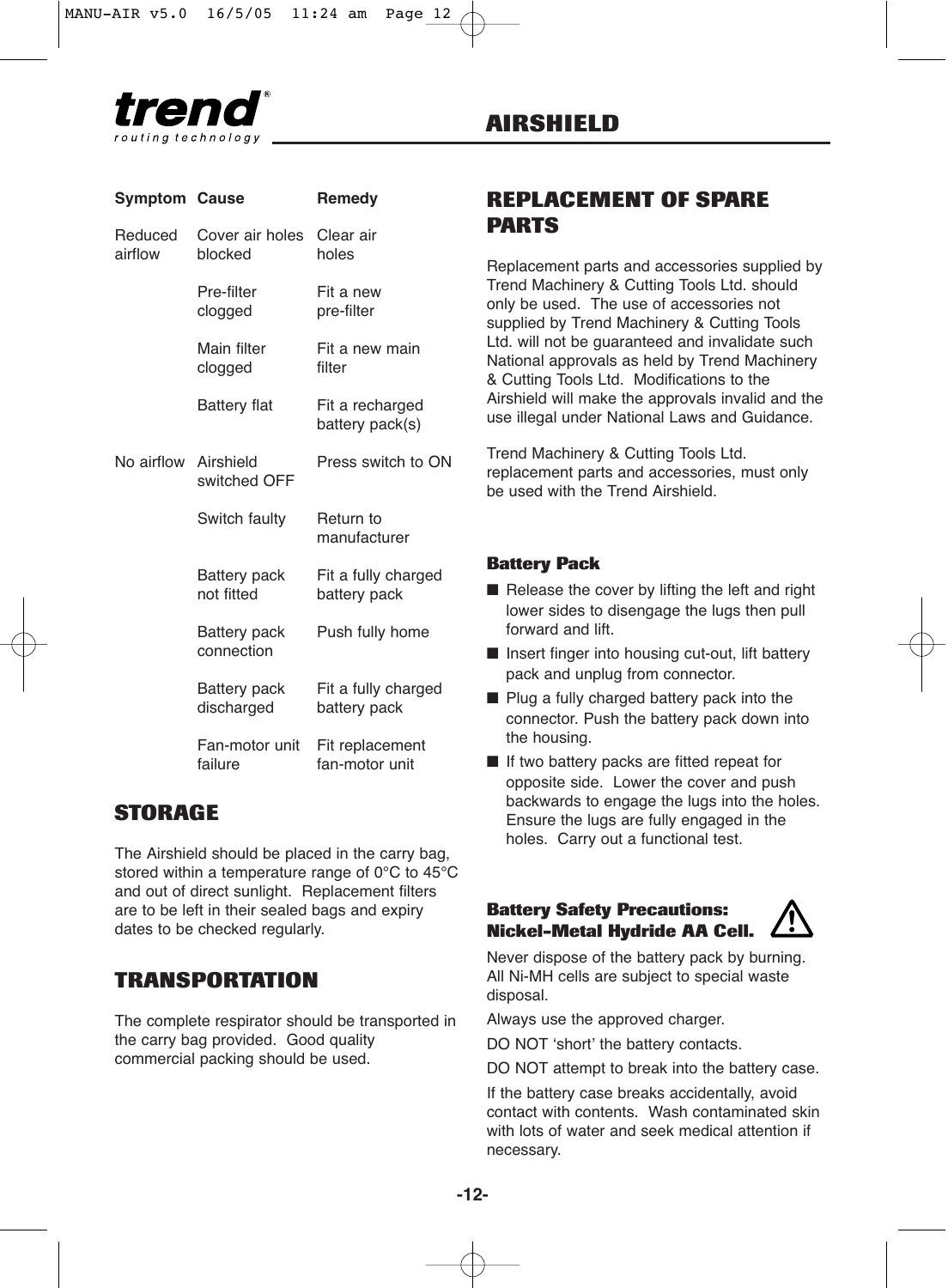

### **Pre-Filter**

■ Release the cover by lifting the left and right lower sides to disengage the lugs then pull forward and lift.

# **WARNING!**

**Precautions are to be taken to prevent inhalation of harmful dust or contaminant retained on the pre-filter and inside the cover.**

- Pull pre-filter away from inside the cover and dispose of in accordance with local health and safety regulations. Never re-use a pre-filter.
- Wipe down with a damp cloth to remove any loose dust from inside the cover.
- Attach the coarse side of the replacement pre-filter onto the hook fastener strips inside the cover. Lower the cover and push backwards to engage the lugs into the holes. Ensure the lugs are fully engaged in the holes. Carry out a functional test.

# **IMPORTANT!**

**When opening and closing top cover ensure knobs are loose, tabs are released and cover is slid forward. This prevents filters from rubbing against each other.**

### **Main Filter**

■ Release the cover by lifting the left and right lower sides to disengage the lugs then pull forward and lift.

# **WARNING!**

**Precautions are to be taken to prevent inhalation of harmful dust or contaminant retained on the main filter and inside the cover.**

- Pull the corners of the main filter to release the four press studs from the housing.
- Dispose of in accordance with local health and safety regulations. Never re-use a main filter.
- Wipe down with a damp cloth to remove any loose dust from inside the cover and housing.
- Fit a new main filter by attaching the two press studs onto the housing. Support the housing and press along the main filter edges, attach the other end onto the two press studs. Ensure the filter seal is fully seated on the housing. Lower the cover and push backwards to engage the lugs into the holes. Ensure the lugs are fully engaged in the holes. Carry out a functional test as described previously.

### **Face Seal**

- Pull the face seal away from the hook fastener strip on visor frame.
- Establish the centre of the replacement face seal and attach the brushed nylon side onto the hook fastener strip on the bottom of the visor frame. Continue attaching the face seal to the visor frame and ensure no gaps are on the end of the face seal and visor frame.
- Adjust the position of the face seal to achieve close contact around the face.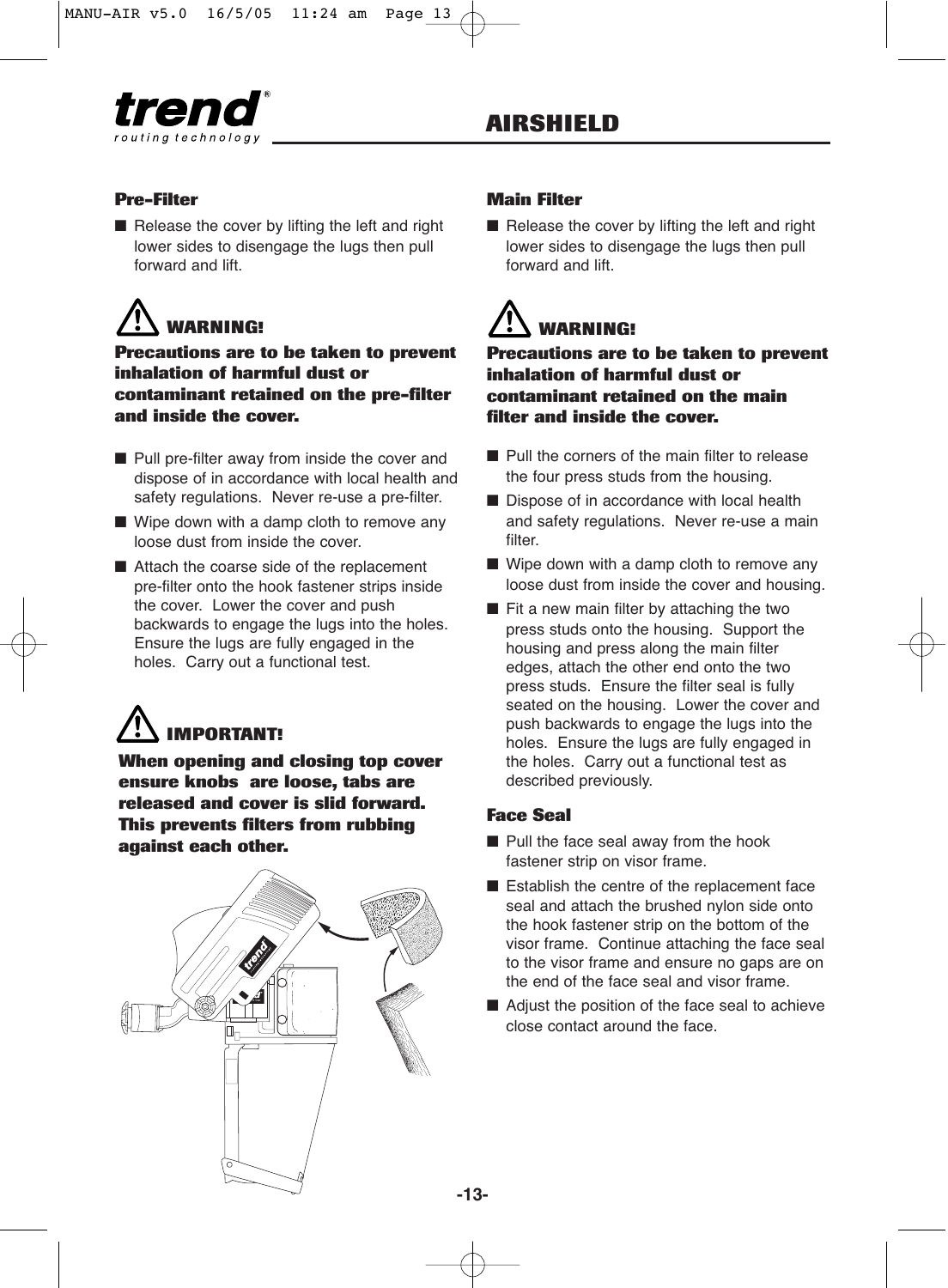

# **AIRSHIELD**

### **Headband**

- Pull apart to separate hook fasteners to remove the sweatband from the headband.
- Detach each end of the face seal from the headband.
- Unscrew and remove the knob (4). Push the pivot pin (1) out through the cover washer (3), torque washer (2) and headband. Repeat for the opposite side to release the headband and remove the torque washers (2).
- Replacement of the headband is the reverse of the above procedure. Ensure the torque washers (2) are assembled onto the headband correctly.



#### **Visor Overlay**

- Peel away visor protector and ensure visor surface is clean.
- Peel backing paper from adhesive strips on replacement visor protector. Position centrally onto visor surface, press down adhesive strips and remove protective paper.



**The knob assembly for the headband is adjusted to relieve pressure to the temples.**

#### **Sweatband**

■ Pull apart to separate hook fasteners and remove the sweatband from the headband. Replacement of the sweatband is the reverse of the above procedure. Ensure the foam surface is fitted against the headband and the slits are fully fitted over the headband.

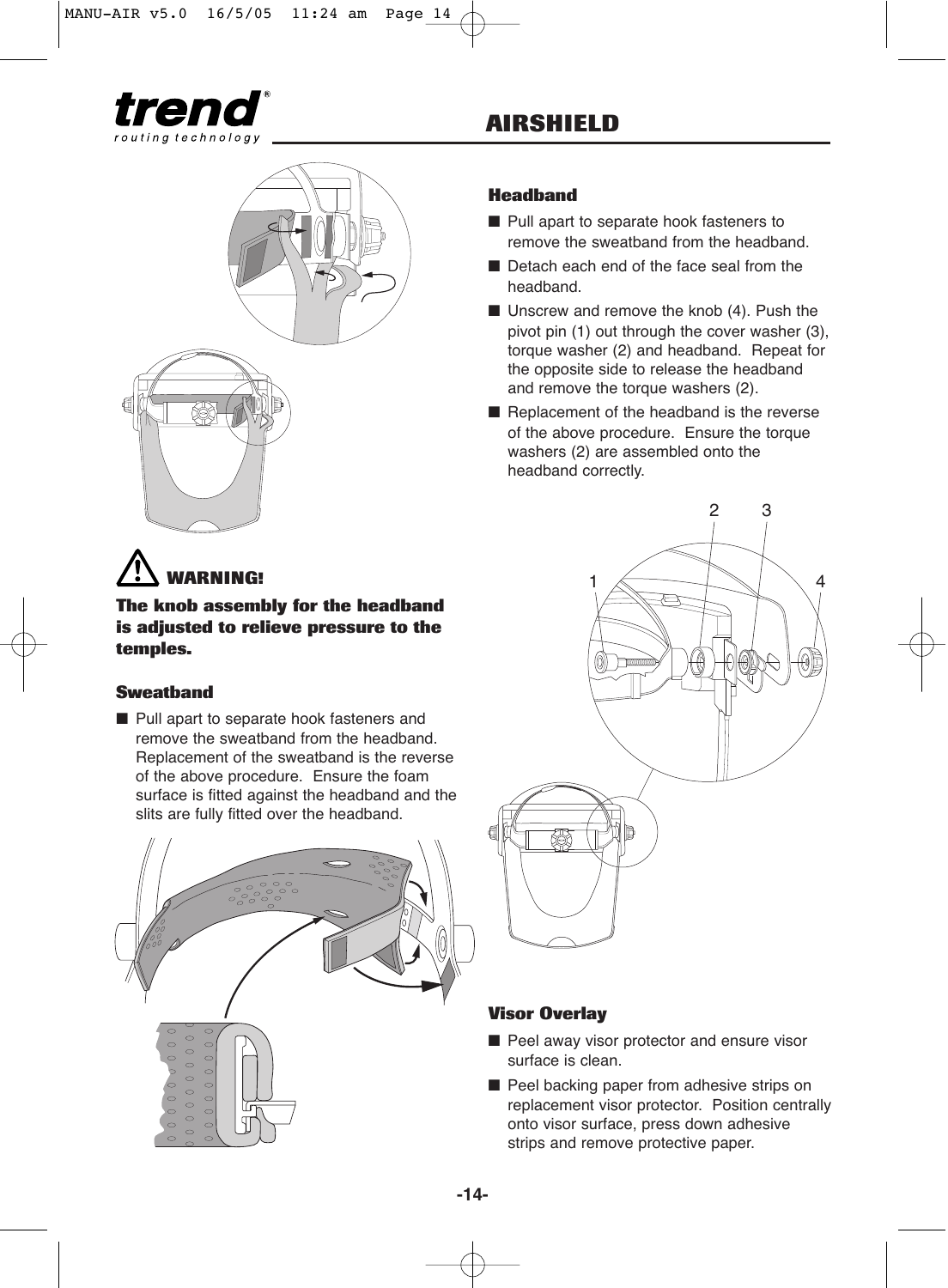

#### **Fan-Motor Unit**

- Remove the main filter and battery pack/packs.
- Disconnect fan-motor unit plug from socket (flip-up locking pin on connector male and pull apart socket). Withdraw the fan-motor unit from retaining grommet.
- Replacement of the fan-motor unit is the reverse. Of the above procedure (note fan orientation). Fitting will be made easier with the visor removed and with the use of a water based lubricant such as liquid soap. Apply a small amount of lubricant around the inside of the retaining grommet before insertion of the fan. Carry out a functional test.

# **IMPORTANT!**

#### **Hold the fan by the sides only, do not push or apply any pressure to the fan blades.**



#### **Visor**

- Disengage tab from centre of visor and lower the flap. Carefully press the sides of the visor and lift it from the visor frame.
- Flex replacement visor and insert the top and sides into the visor frame ensuring that the top visor tabs slide outside of the frame. Swing the bottom of the visor into place, lift the flap and engage the latch through the visor centre hole.



# **ENVIRONMENTAL PROTECTION**

#### **Recycle raw materials instead of disposing as waste.**

Accessories and packaging should be sorted for environmental-friendly recycling.



Separate collection. This product must not be disposed of with normal household waste.

Local regulations may provide for separate collection of electrical products from the household, at municipal waste sites or by retailer when you purchase a new product.

Please call Trend Technical Support 01923 224681 for advice as to how to dispose of unwanted Trend electrical product in an environmentally safe way.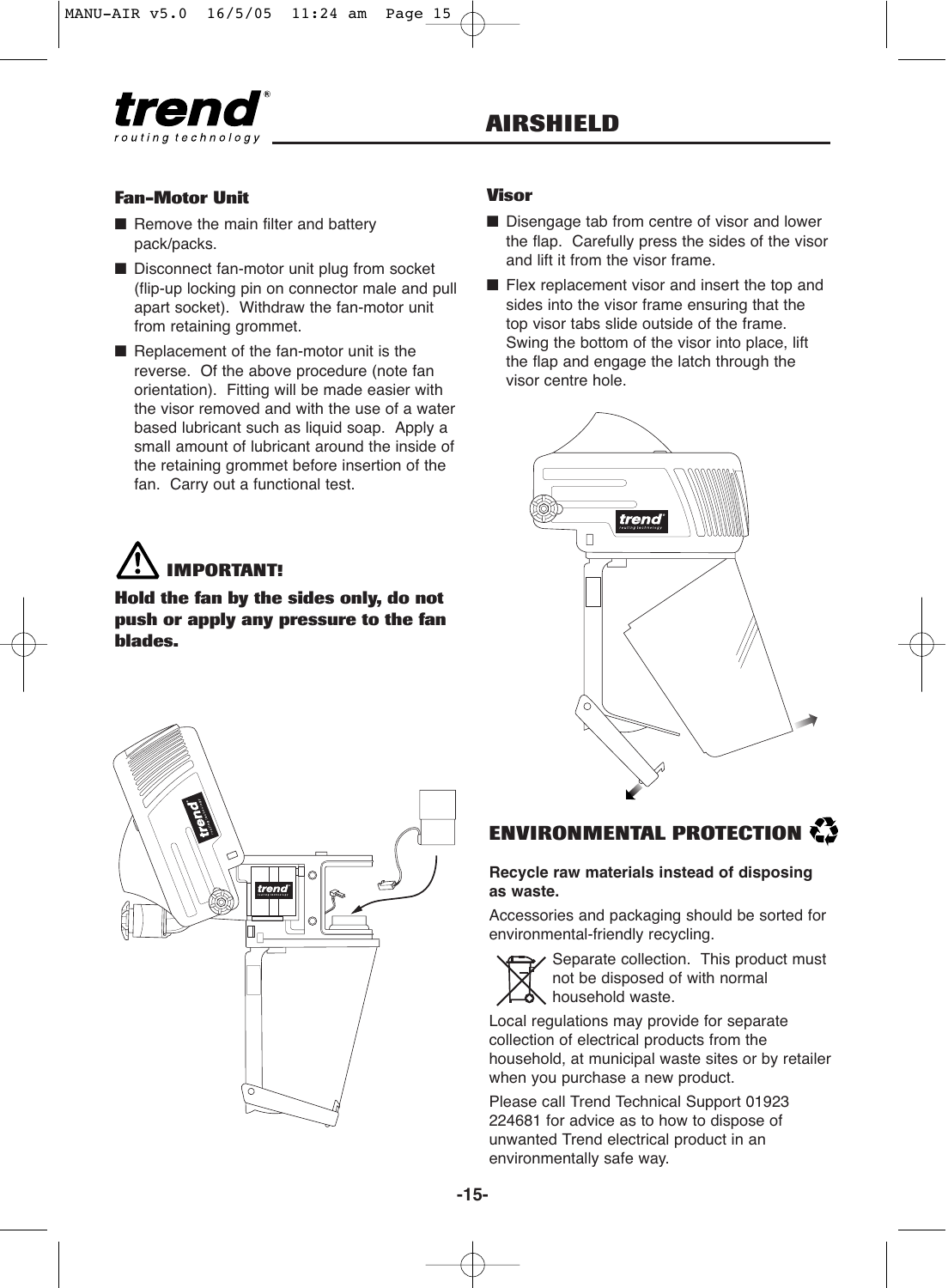

#### **Rechargeable batteries and the environment.**



**This unit uses Nickel-Metal Hydride** (Ni-MH) batteries. When the battery pack needs replacing, we recommend the following:-

- Discharge the energy from the batteries by running the batteries down completely, and then remove them from the respirator.
- Ni-MH cells are recyclable; so do not throw them away with your household waste. They may end up in an incinerator or landfill, which must be avoided.
- Instead, take the batteries to a Trend Service Agent, your local distributor or a local recycling station. If necessary, contact your local municipality for disposal information. The collected batteries will be disposed of properly and/or used for recycling purposes

### **GUARANTEE**

The unit carries a manufacturers guarantee in accordance with the conditions on the enclosed guarantee registration card.

For the location of your nearest Trend Service Agent, please call the telephone number at the back of this manual.

|                |                          | <b>AIRSHIELD - SPARE PARTS LIST</b>           | V4.0 05/2002    |
|----------------|--------------------------|-----------------------------------------------|-----------------|
| No.            | Qty.                     | Desc.                                         | Ref.            |
| 1              | 1                        | Fan/Motor                                     | WP-AIR/01       |
| $\overline{2}$ | 1                        | Airflow Indicator                             | WP-AIR/02       |
| 3              | 1                        | Face Seal                                     | WP-AIR/03       |
| $\overline{4}$ | 1                        | Headband                                      | WP-AIR/04       |
| 5              | 1                        | Sweatband                                     | WP-AIR/05       |
| 6              | 1                        | Carry Bag                                     | WP-AIR/06       |
| $\overline{7}$ | 1                        | Visor                                         | WP-AIR/07       |
| 8              | 1                        | Cover                                         | WP-AIR/08       |
| 9              | 1                        | <b>Rear Comfort Pad</b>                       | WP-AIR/09       |
| 10             | ٠                        |                                               |                 |
| 11             | 2                        | Pivot Pin                                     | WP-AIR/11       |
| 12             | 2                        | Cover Washer                                  | WP-AIR/12       |
| 13             | $\overline{2}$           | <b>Torque Washer</b>                          | WP-AIR/13       |
| 14             | $\mathcal{P}$            | Knob                                          | WP-AIR/14       |
| 15             | $\overline{\phantom{a}}$ |                                               |                 |
| 16             | 1                        | Charger 230v UK - PLP1100                     | AIR/5/UK        |
|                | 1                        | Charger 220v Euro - PLP1110                   | AIR/5/EURO      |
|                | 1                        | Charger 230v Australia/New Zealand - PLP 1130 | AIR/5/ANZ       |
| 17             | 1                        | Battery 4 Hour - 3.6 volt DC                  | AIR/4           |
| 18             | $\Omega$                 | Visor Overlay - Clear (pack of 10)            | AIR/3C          |
| 19             | $\Omega$                 | THP2 Filter (pack of 3)                       | AIR/1           |
| 20             | $\Omega$                 | Pre-Filter (pack of 3)                        | AIR/2           |
| 21             | 1                        | <b>COSHH Record Card</b>                      | LEAF/AIR/CRC    |
| 22             | 1                        | Manual                                        | <b>MANU/AIR</b> |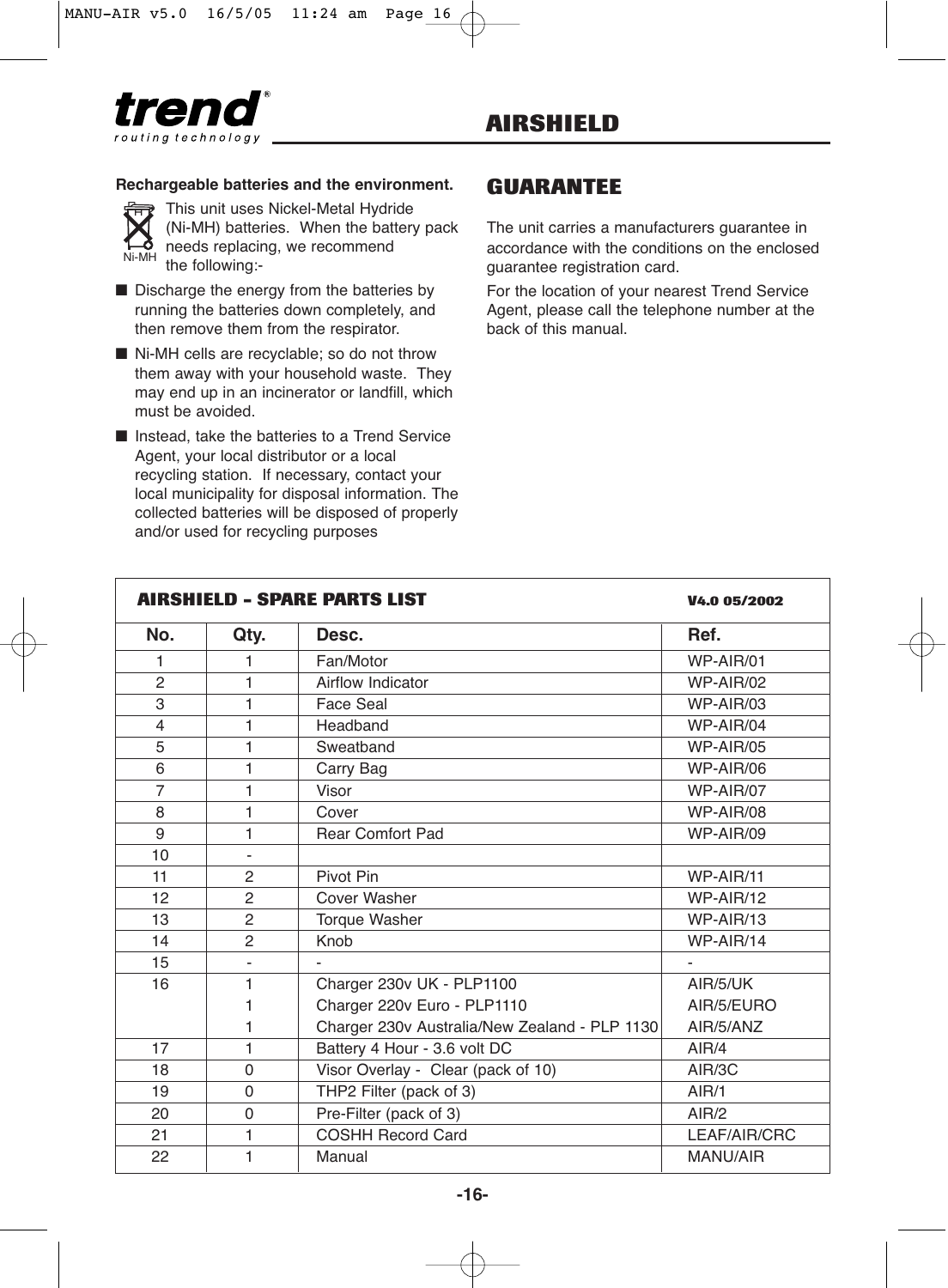

### **AIRSHIELD - SPARE PARTS DIAGRAM v4.0 05/2002**